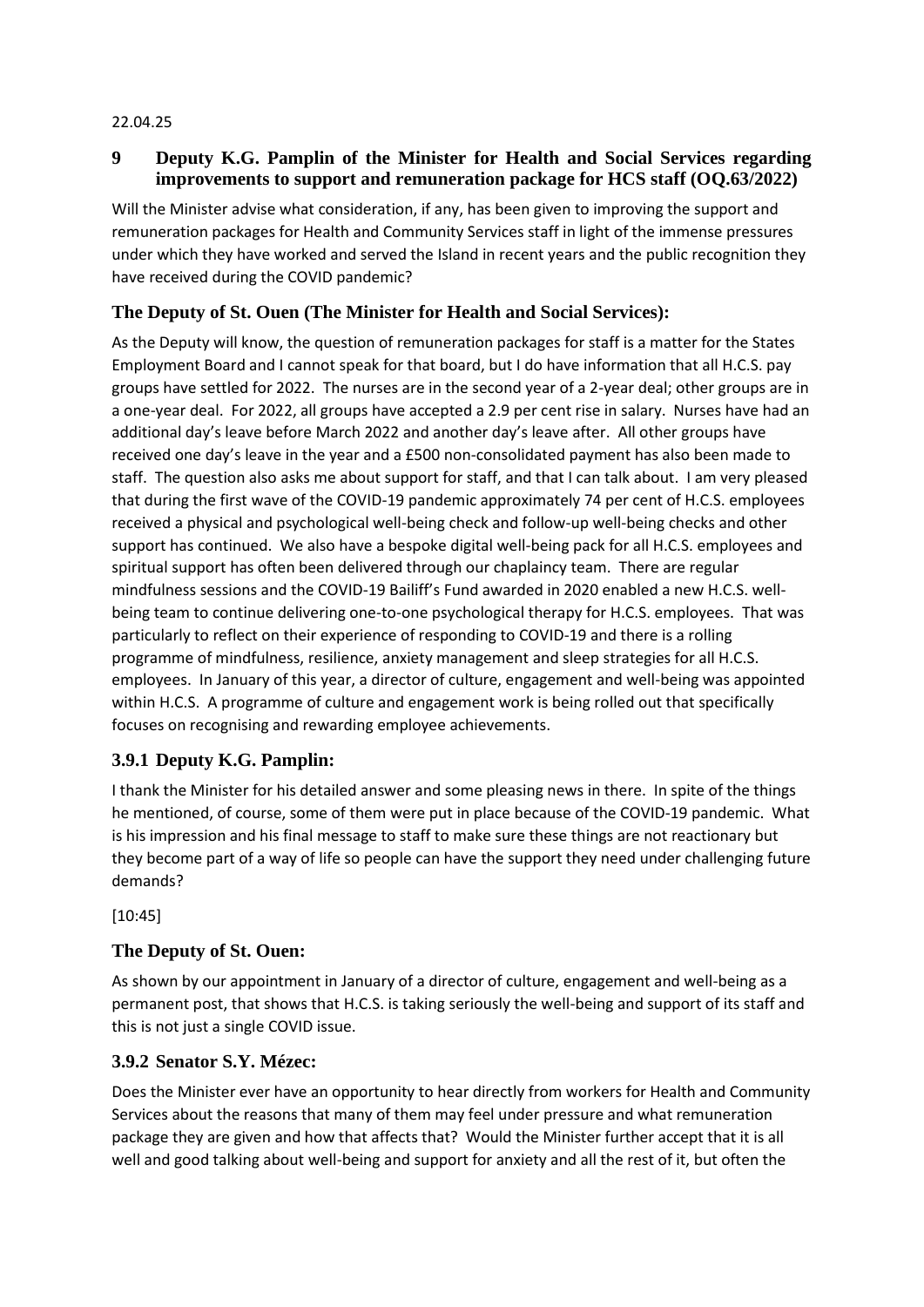cause of that anxiety is the troubles people face in their lives trying to pay their bills? Would looking at that not be a more appropriate thing to do?

#### **The Deputy of St. Ouen:**

Yes, I do sometimes receive emails or have spoken to some members of staff about pressures, rarely I should say about their remuneration packages. I imagine for that they would pass their concerns through their unions and professional bodies to negotiators and that will be dealt with at the States Employment Board level. Of course, our staff and, indeed, all staff in the public and private sector will be feeling the stresses and strains of the present time, the inflationary pressures, and we need as a community to support those who are vulnerable in our society. I would want H.C.S. to play its part in that, but it is a wider Government role and something that across the Island we must not just forget about the vulnerable people, and even if not financially vulnerable, which the Senator might be meaning, those who might be emotionally vulnerable through the stresses of work. Because I do recognise many H.C.S. staff have over the last 2 years especially been put under tremendous strain and stresses, and I commend them for their response. They have maintained health services. We have rarely had to seriously limit what is available. We are in a good position in the light of COVID and that is down to our hardworking and diligent staff, and I thank them tremendously.

#### **3.9.3 Senator S.Y. Mézec:**

Does the Minister ever hear the feedback that I know I and certainly others hear from healthcare workers that the cost of living in Jersey when measured against their remuneration package they believe does not compare favourably to other jurisdictions? Does he believe that that perception may have something to do with levels of retention in his department?

#### **The Deputy of St. Ouen:**

The Senator referred to healthcare workers so I thought by using that phrase he was extending it into the private sector, but he did refer at the end of his question to my department. No, my understanding is that the remuneration levels of employees in H.C.S. are on the whole generally better than the N.H.S. (National Health Service) but, of course, the costs these staff face in terms very often of accommodation or living costs are the greater. That often makes it difficult to retain people who come to Jersey, attracted by a financial package, a greater financial package than they might otherwise earn in the U.K., but costs are greater. That is recognised as a concern. Insofar as concerns the wider sector, healthcare, yes, it is an area where pay is often low, but I do know that those organisations that pay well and provide pensions and good sickness packages and the like, they tend to do better in the recruitment and retention of their staff. I think that shows that where employees are valued and their worth is recognised, because clearly caring for people in the community or in any setting ...

#### **The Bailiff:**

I have to ask you to bring your answer to a close.

#### **The Deputy of St. Ouen:**

... is a difficult job and needs to be properly rewarded.

#### **Deputy K.F. Morel:**

May I check we are quorate first, Sir?

#### **The Bailiff:**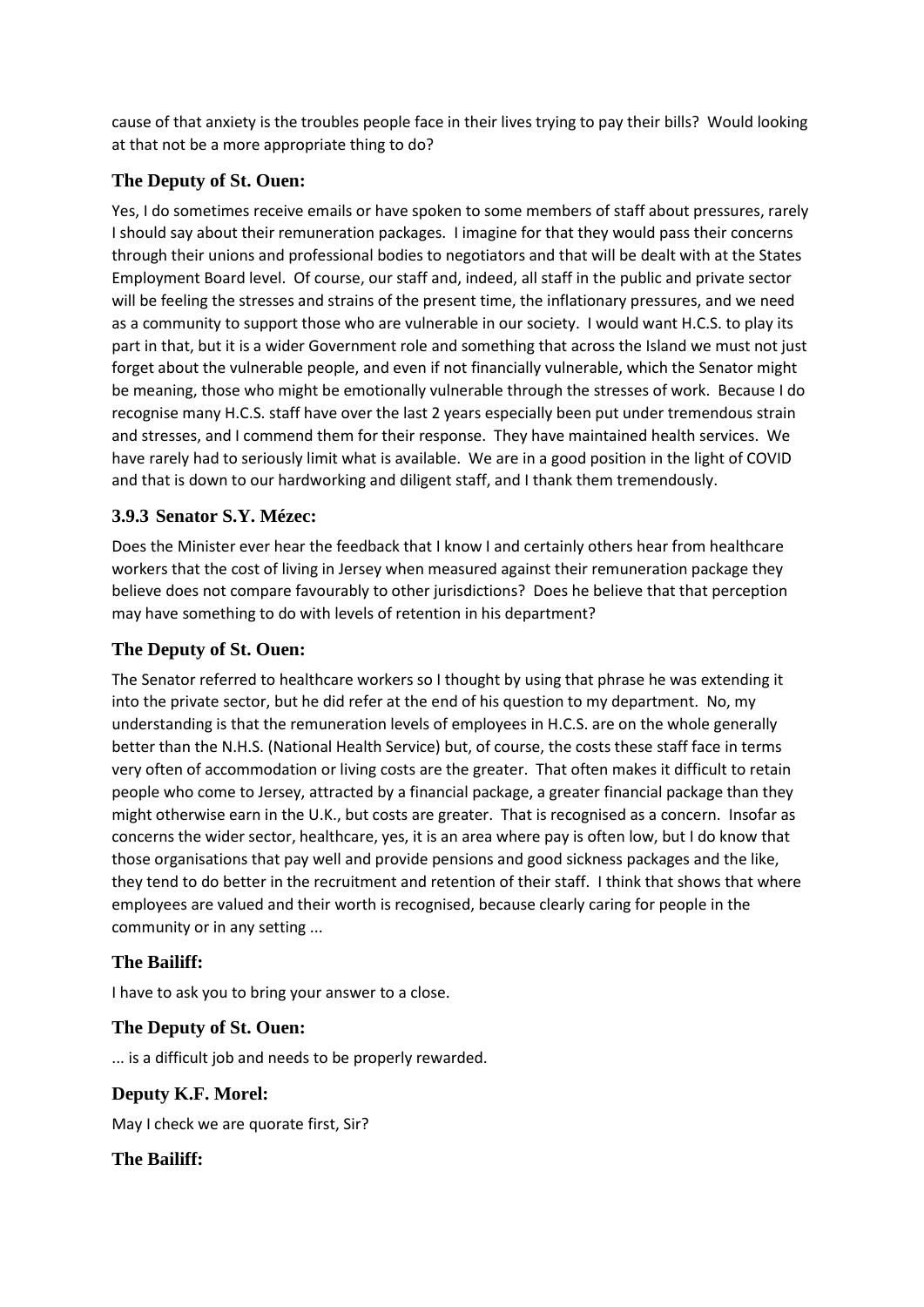Yes, I think we are quorate.

#### **3.9.4 Deputy K.F. Morel:**

Thank you, Sir, I just thought I would ask. I am pleased to hear of the proactive stance that the Minister has taken on this matter, but is he concerned that the appointment of a director for culture, engagement and well-being may be seen by many Islanders as just another layer of management being brought in as an answer to a problem? Will that director of culture, engagement and well-being be assessed for the success of their role? Will it be assessed on a reduction in staff turnover?

#### **The Deputy of St. Ouen:**

I feel I cannot win sometimes because I am either accused of having too many managers or if there is a problem why have I not appointed a manager to deal with it. So this is a person charged with a specific responsibility but who works with the executive team, but with all teams in H.C.S., to deliver and ensure that there is proper engagement and well-being is cared for. I do not know, because that would have been a matter for that person's terms of employment, as to how results are monitored, but certainly this is an active programme within the executive team and we will certainly be looking to that director to improve the situation. One measure may well be the levels of retention of staff.

### **3.9.5 Deputy K.F. Morel:**

With many human resource professionals on-Island, can the Minister confirm whether he was able to fill that role, whether the department was able to fill that role, with an on-Island candidate?

#### **The Deputy of St. Ouen:**

I will need to come back to the Deputy on that if I may. I cannot be certain.

### **3.9.6 Deputy L.M.C. Doublet of St. Saviour:**

The Minister mentioned hospital chaplains as part of the support offered to staff. Are these chaplains in demand from staff and are they able to meet the demand along with their duties to patients of the hospital, and are these chaplains remunerated, please?

#### **The Deputy of St. Ouen:**

They are remunerated and they do an excellent job looking after both patients' needs but also staff needs. As to the balance between patients and staff I do not know, but I am not aware of any particular pressures that they have voiced. They are a valued member of the team. I am sure they would work well and pass on their experiences and any concerns about service to everyone within H.C.S. working on well-being.

#### **3.9.7 Deputy L.M.C. Doublet:**

The chaplains, it sounds like a wonderful service for those who have religious beliefs. Is the Minister aware of humanist chaplains and, if he is not aware, would he agree to look into some information that I might be able to send him with a view to having a service for those who have non-religious beliefs who would not feel comfortable accessing a religious chaplain?

#### **The Deputy of St. Ouen:**

I should stress that the chaplaincy team would seek to work with anyone who might need their services, not simply those who might express any sort of spiritual belief. Their services are available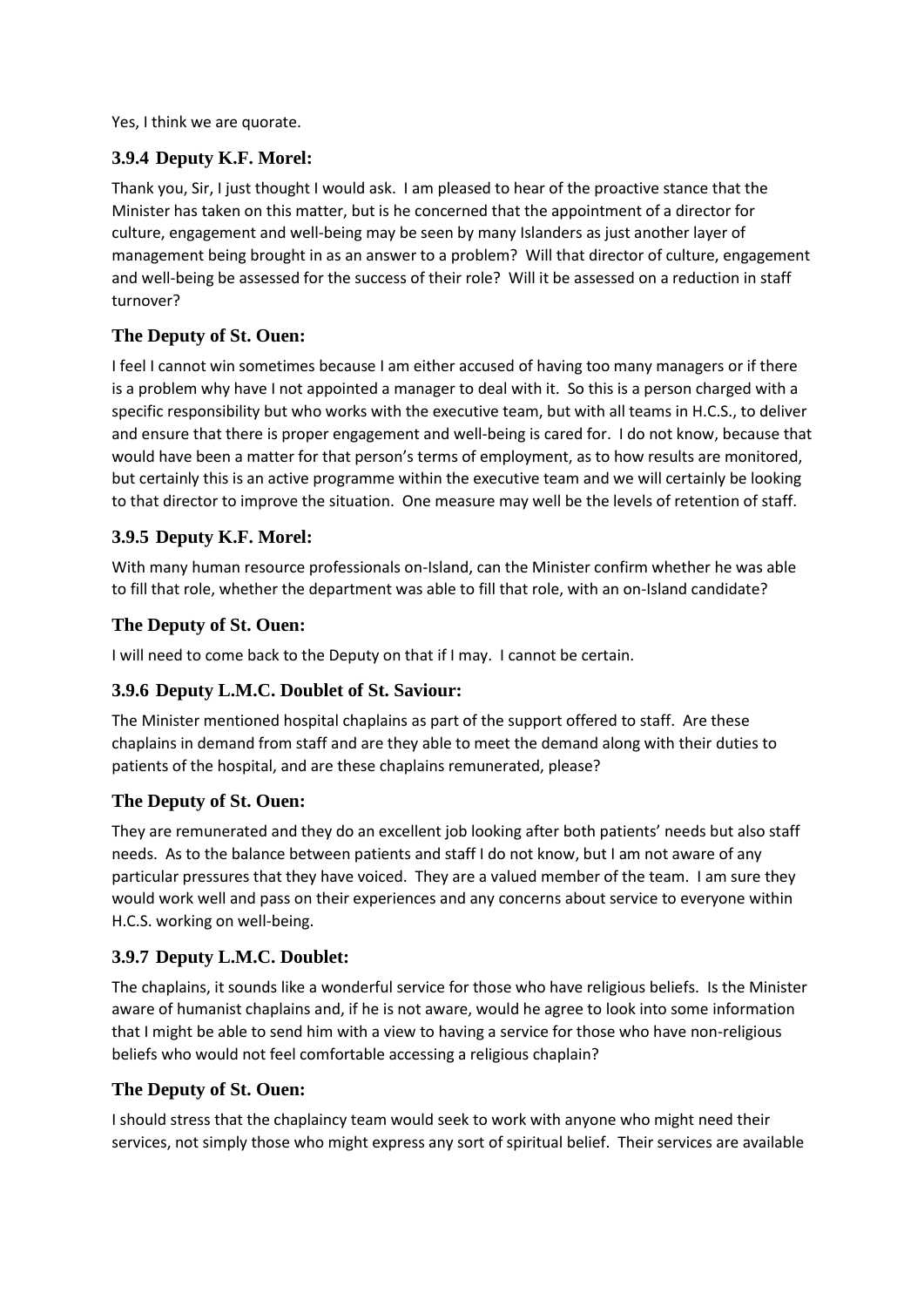to all. I do not know anything about humanist chaplaincy services and I would be pleased to pass on any information to our team that the Deputy may wish to forward to me.

## **3.9.8 Deputy M. Tadier:**

Does the Minister agree that the stark reality for many healthcare workers who might be thinking of coming to Jersey is that they look at the package being provided and they think 40 per cent of my gross income is going to go to my landlord, perhaps more, 20 per cent of my income is going to go to income tax perhaps, roughly, about 6.5 per cent of my income is going to go to social security, but that is okay, I will have 33 per cent of what I earn left to pay for the increasingly high utility bills, the food costs in Jersey and perhaps some travel back and forth to the U.K. or elsewhere if I need to? Does he agree that setting up a director of well-being is probably a good thing to have as an ancillary service but it does not deal with the core issues? When we have something like Locate Jersey, which we pump lots of governmental money into to help the wealthy, the super wealthy, relocate to Jersey ...

# **The Bailiff:**

Deputy, it is supposed to be a question to the Minister for Health and Social Services from within the Minister's portfolio, and it is turning into something of a political statement. So perhaps you could focus it into a question, please.

### **Deputy M. Tadier:**

By way of analogy, we have something called Locate Jersey, which we pump lots of money into from the taxpayer to help those who probably do not need the help to locate here so that they do not have to pay much tax, whereas in reality we need key workers in the Health Department. Could we set up something similar to Locate Jersey but just for essential health workers, et cetera, so that they can be given help to find appropriate, cheap, affordable accommodation to allow them to stay in Jersey and lead fulfilled lives working for us?

### **The Deputy of St. Ouen:**

We do provide a relocation package and assistance is both financial and practical in helping staff move to the Island. Accommodation, as the Deputy has said and I absolutely accept, is a huge issue for many, not so much taxation. Most employees find themselves paying less in tax when they come here than they did in the U.K. Yes, this is an important part of the government workforce strategy that we need to house our essential key workers and we need to make sure that we can retain them here on Island. That is about having accommodation available that is affordable to them. It is an ongoing issue which Governments will have to tackle for some time in the future.

### **3.9.9 Deputy K.G. Pamplin:**

I thank Members for joining on this question. The recent results of the N.H.S. staff survey sadly was not unexpected and there are echoes that we have seen here in Jersey, so my final question on this matter to the Minister for Health and Social Services is: will he say today how grateful we are for all their services but they must be supported going forward in more ways than we are doing right now?

### **The Deputy of St. Ouen:**

Yes, I will absolutely echo the words of gratitude by the Deputy. We are grateful for how not just H.C.S. staff but all public sector workers have brought the Island through the last 2 years. The Government has put measures in place to support staff and I think one of the things we as a community, and that will include us as States Members, must bear in mind is that when we are